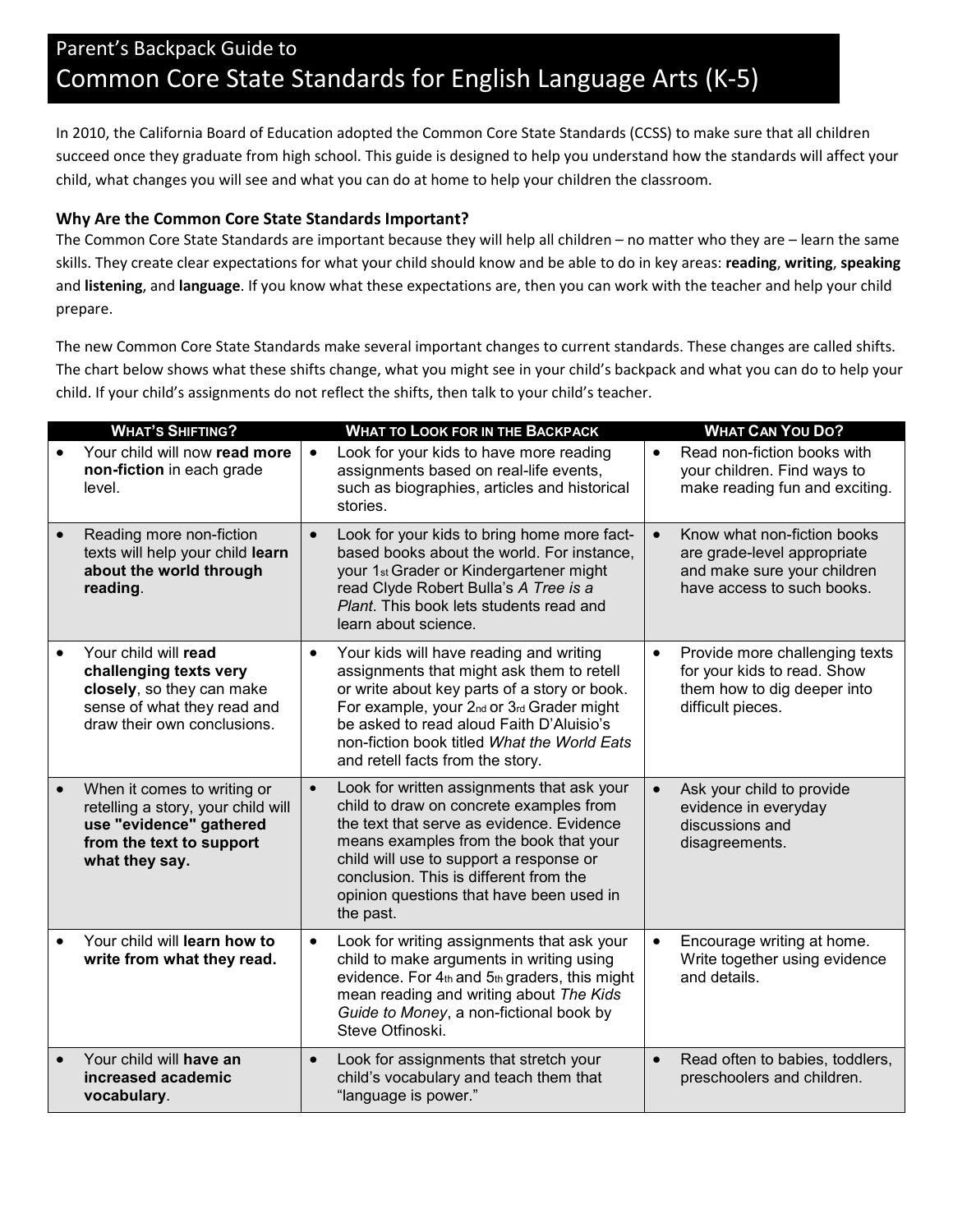## Guía de los Padres de Estándares Estatales principals de Artes de Lenguaje en Inglés (K-5)

En 2010 California aprobó el núcleo Común Los Estándares Estatales (CCSS las letras en inglés.) para asegurarse de que todos los niños tengan éxito una vez que se gradúen de la escuela secundaria. Esta guía está diseñada para ayudarlo a comprender cómo las normas afectarán a su hijo, lo que cambia, y lo que se puede hacer en casa para ayudar a sus hijos el aula.

#### **¿Por qué son los Estándares Estatales Principales Comunes importantes?**

Los Estándares estatales Principales Comunes son importantes porque ayudarán a todos los niños – no importa a quién son – aprenden las mismas habilidades. Crean expectativas claras de lo que su hijo debería saber (conocer) y ser capaz de hacer en áreas claves**: lectura, escritura, hablar** y **escucha, lengua** y **matemáticas**. Si sabe (conoce) cuales estas expectativas son, entonces puede trabajar con el profesor y ayudar a su hijo a prepararse.

Los nuevos Estándares estatales Principales Comunes hacen varios cambios importantes en estándares corrientes. Estos cambios se llaman turnos. La carta abajo muestra lo que estos cambios cambian, lo que podría ver en el petate de su hijo y lo que puede hacer para ayudar a su hijo. Si las asignaciones de su hijo no reflejan los cambios, entonces diríjase al profesor de su hijo.

|           | ¿QUÉ SON TURNOS?                                                                                                                          |           | ¿QUÉ SE DEBE BUSCAR EN LA MOCHILA?                                                                                                                                                                                                                                                                                                                   |           | ¿QUÉ PUEDES HACER?                                                                                                                                                             |
|-----------|-------------------------------------------------------------------------------------------------------------------------------------------|-----------|------------------------------------------------------------------------------------------------------------------------------------------------------------------------------------------------------------------------------------------------------------------------------------------------------------------------------------------------------|-----------|--------------------------------------------------------------------------------------------------------------------------------------------------------------------------------|
| $\bullet$ | Ahora, su hijo leeré más no-<br>ficción en cada nivel de<br>grado.                                                                        | $\bullet$ | Cosas para buscar: sus hijos tendrán más<br>tareas de lectura basado en hechos<br>reales, tales como biografías, artículos y<br>relatos históricos.                                                                                                                                                                                                  | $\bullet$ | Leer libros de no ficción con<br>sus hijos. Encontrar formas de<br>hacer la lectura divertida y<br>emocionante.                                                                |
|           | Leer más textos de no ficción<br>le ayudará a su hijo a<br>aprender acerca del mundo<br>a través de la lectura.                           | $\bullet$ | Sus niños traerán a casa más libros<br>basados en el hecho sobre el mundo. Por<br>ejemplo, su hijo de 1er Gradó o Kínder<br>podrían leer a Clyde Robert Bulla Un Árbol<br>es una Planta. Este libro deja a<br>estudiantes leídos y aprenda sobre la<br>ciencia.                                                                                      | $\bullet$ | Sepa(Conozca) que libros de<br>la no ficción son el nivel de<br>estudios(calidad del producto)<br>apropiado y se aseguran que<br>sus hijos tienen el acceso a<br>tales libros. |
| $\bullet$ | Su hijo leerá textos difíciles<br>muy de cerca, así que hacen<br>sentido de lo que Lee y sacar<br>sus propias conclusiones.               | $\bullet$ | Sus niños tendrán las tareas de lectura y<br>la escritura que podrían preguntarles a<br>contar o escribir sobre las partes<br>fundamentales de una historia o un libro.<br>Por ejemplo, su segundo o tercer grado se<br>le podría leer en voz alta no-ficción libro de<br>fe D'Aluisio titulado Qué come el mundo y<br>contar hechos de la historia. | $\bullet$ | Proporcionar textos con más<br>retos para sus hijos a leer.<br>Enséñales a cavar más<br>profundo en piezas difíciles.                                                          |
|           | Cuando se trata de escribir o<br>contar una historia, su hijo<br>usará 'pruebas' se<br>reunieron en el texto para<br>apoyar lo que dicen. | $\bullet$ | Busque las tareas escritas que pide al niño<br>que dibuje en ejemplos concretos del texto<br>que sirven como evidencia. Evidencia<br>significa ejemplos del libro que su niño<br>usará para apoyar una respuesta o<br>conclusión. Esto es diferente a las<br>preguntas de opinión que se han utilizado<br>en el pasado.                              | $\bullet$ | Pídale a su hijo que<br>proporcionan pruebas diarias<br>en las discusiones y<br>desacuerdos.                                                                                   |
| $\bullet$ | Su hijo va a aprender cómo<br>escribir de lo que leen.                                                                                    | $\bullet$ | Busque las tareas de escritura que pide a<br>su niño a hacer argumentos en la escritura<br>de pruebas de utilización Para el 40 y 50<br>grado, de esta forma se puede hacer<br>referencia a la lectura y la escritura de los<br>Niños Guía de dinero, un libro de no ficción de<br>Steve Otfinoski.                                                  | $\bullet$ | Anime la creación de escribir<br>en casa. Escribir juntos<br>usando pruebas y detalles.                                                                                        |
|           | Su hijo tendrá un vocabulario<br>académico aumentado.                                                                                     | $\bullet$ | Busque las tareas que estiran el<br>vocabulario de su niño y les enseñan que<br>"el idioma es poder."                                                                                                                                                                                                                                                | $\bullet$ | Lee con frecuencia a los<br>bebés, infantes, niños en edad<br>preescolar y los niños.                                                                                          |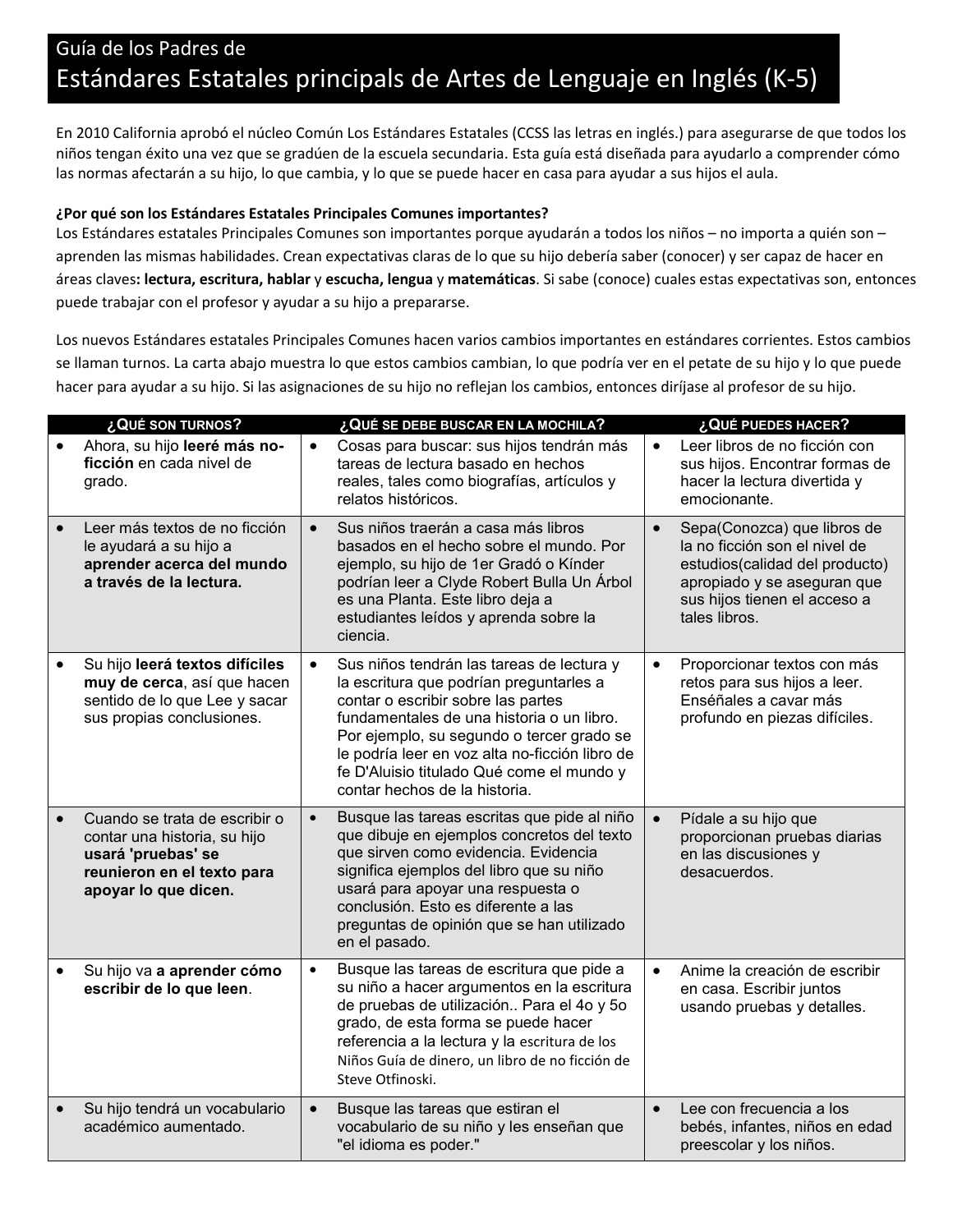## An Introduction to the California Common Core State Standards for English Language Arts & Literacy

November 9, 2013

#### THE NEW STANDARDS WILL GET STUDENTS READY FOR SUCCESS IN

**COLLEGE AND THE WORKFORCE.** 

### **What are the Common Core State Standards?**

- A single set of **clear standards** for English language arts and mathematics
- **A tool** to help students and par‐ ents set clear and realistic goals for success
- **A first step** in providing young people with the high‐quality education that will prepare them for success in college and careers





 College readiness means that graduates have the skills they need to do well in college.

**College Readiness:**

- "College" doesn't just mean a four‐year degree. It can mean any program that leads to a degree or certificate.
- Being "ready" means that students graduate from high school prepared to take credit • ‐bearing courses in college.

### WHAT'S DIFFERENT IN THE NEW STANDARDS?

- Focus on **non‐fiction**, careful reading
- Discuss reading and write using **evidence**
- Increase **academic vocabulary**



- Career readiness means that high school graduates are qualified for and able to do well in long‐term careers.
- "Career" doesn't just mean a job. It means a profession that lets graduates succeed at a job they enjoy and earn a competitive wage.
- Research has shown that the skills needed for college and family‐ wage careers are the same.

## CHANGES PARENTS CAN MAKE TO HELP THEIR CHILDREN

- Read as much non-fiction as fiction
- Learn about the world by read‐ ing
- Read more challenging materi‐ als
- Talk about reading using "evidence"
- Write about texts using "evidence"
- Know more vocabulary words.

Santa Clara County Office of Education

Dr. Xavier De La Torre County Superintendent of Schools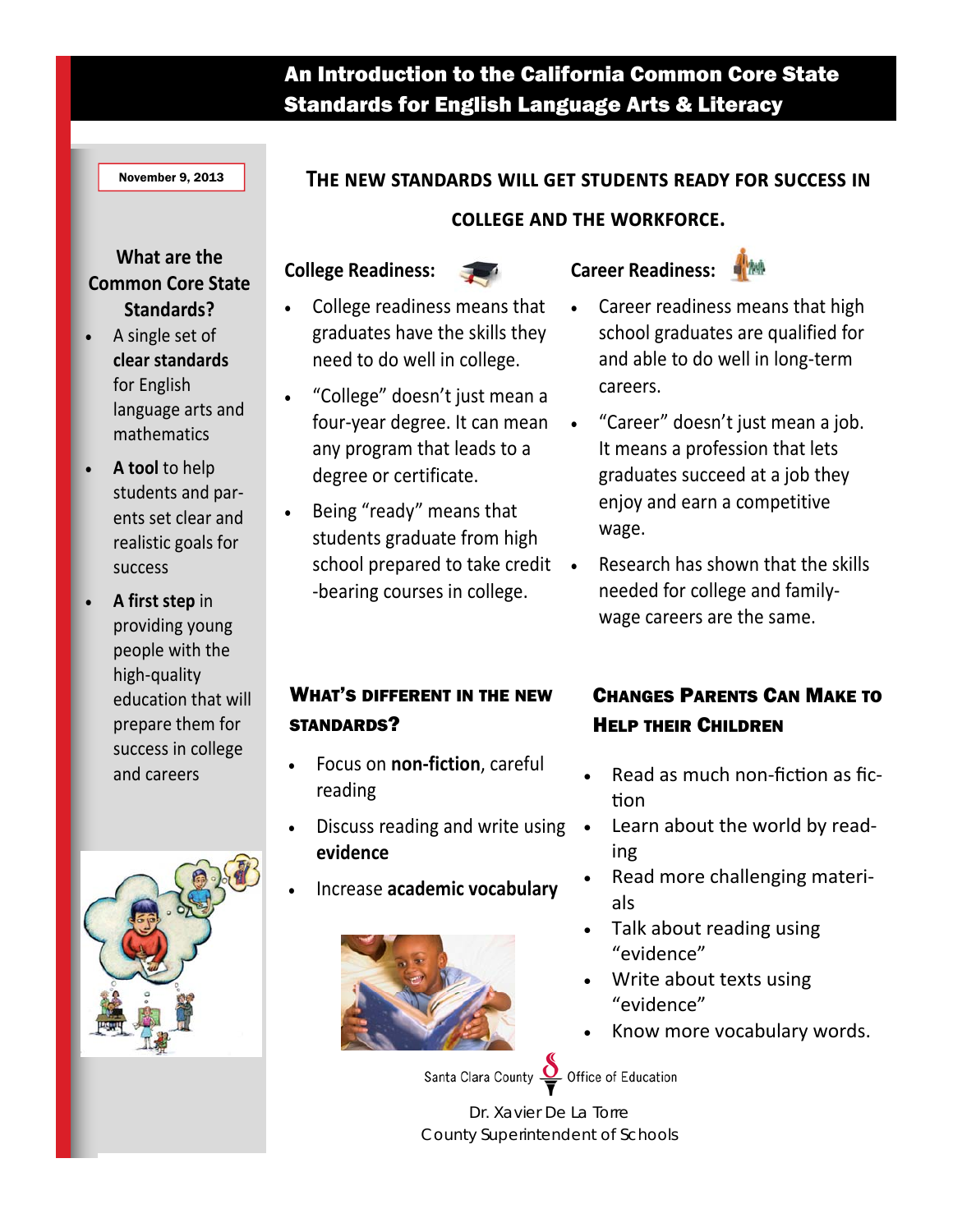# **Notes**



## You can help by:

- Reading with your children
- Reviewing and discussing their homework
- **Building Background Knowledge**
- Communicating with their teachers  $\bullet$
- Attending public meetings to learn more
- Learning about the standards and how they affect your child's education and school
- Looking through your child's backpack each afternoon

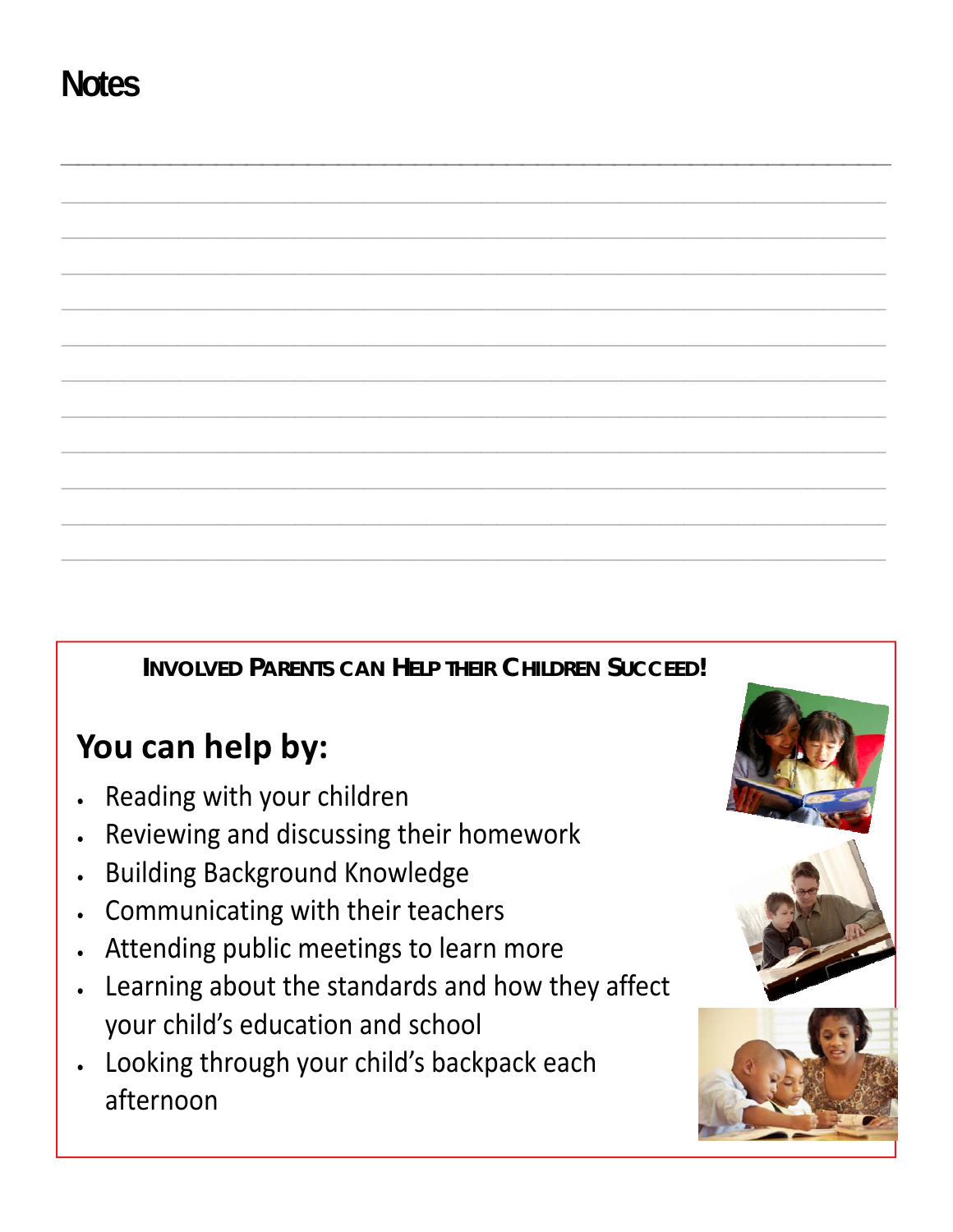## Una Introucción a los Estándares Estatales Básicos Comunes de la Lengua y Literatura en Inglés

#### 09 de noviembre 2013

### ¿Cuáles son los estándares communes centrales?

- Un conjunto único de normas claras para el idioma inglés y matemáticas
- Una herramienta para ayudar a los estudiantes y a los padres establecer metas claras y realistas para alcanzar el éxito
- Un primer paso en proveer a jóvenes con la educación de alta calidad que los preparará para el éxito en la Universidad y las carreras



## LOS NUEVOS ESTÁNDARES AYUDARÁN A PREPARER ESTUDIANTES PARA TENER ÉXITO EN LA UNIVERSIDAD Y LA FUERZA DE TRABAJO

#### **Preparación Universitaria**

- Preparación universitaria  $\bullet$ significa que los graduados tengan las habilidades que necesitan para hacer bien en la Universidad.
- "La Universidad" no soló significa un grado de cuatro años. Puede significar cualquier programa que conduce a un tiítulo o certificado.
- $\bullet$ Estar "listo" significa que los estudiantes se gradúan de la secundaria preparados para tomar cursos de créditos en la Universidad.

#### ¿CUÁLES SON LAS DIFERENCIAS DE **LOS NUEVOS ESTÁNDARES?**

- Concentración en la no-ficción,  $\bullet$ con lectura atenta
- Analizar la lectura y escritura mediante pruebas
- Aumentar el vocabulario académico

#### Preparación de la Carrera:



- Praparacion de Carrera significa que graduados de secundaria calificado y capaz de hacer bien en carreras a largo plazo.
- "La carrera" no significa sólo un trabajo. Es una profesión que permite a los graduados tienen éxito en un trabajo que disfrutan y ganan un salario competitivo.
- Investigaciones han demonstrado que los habilidades necesarias para colegio y carreras del salario de la familia son lo mismo.

### LO QUE PADRES PUEDEN HACER **PARA AYUDAR A SUS HIJOS A**

- Lea lo más no ficción como ficción
- Aprenda sobre el mundo leyendo
- Leer más difícil material
- Hablar sobre lectura de utilización 'pruebas'
- Escriba sobre textos usando 'pruebas'
- Conoce mas palabras de vocabulario

Santa Clara County Office of Education

Dr. Xavier De La Torre County Superintendent of Schools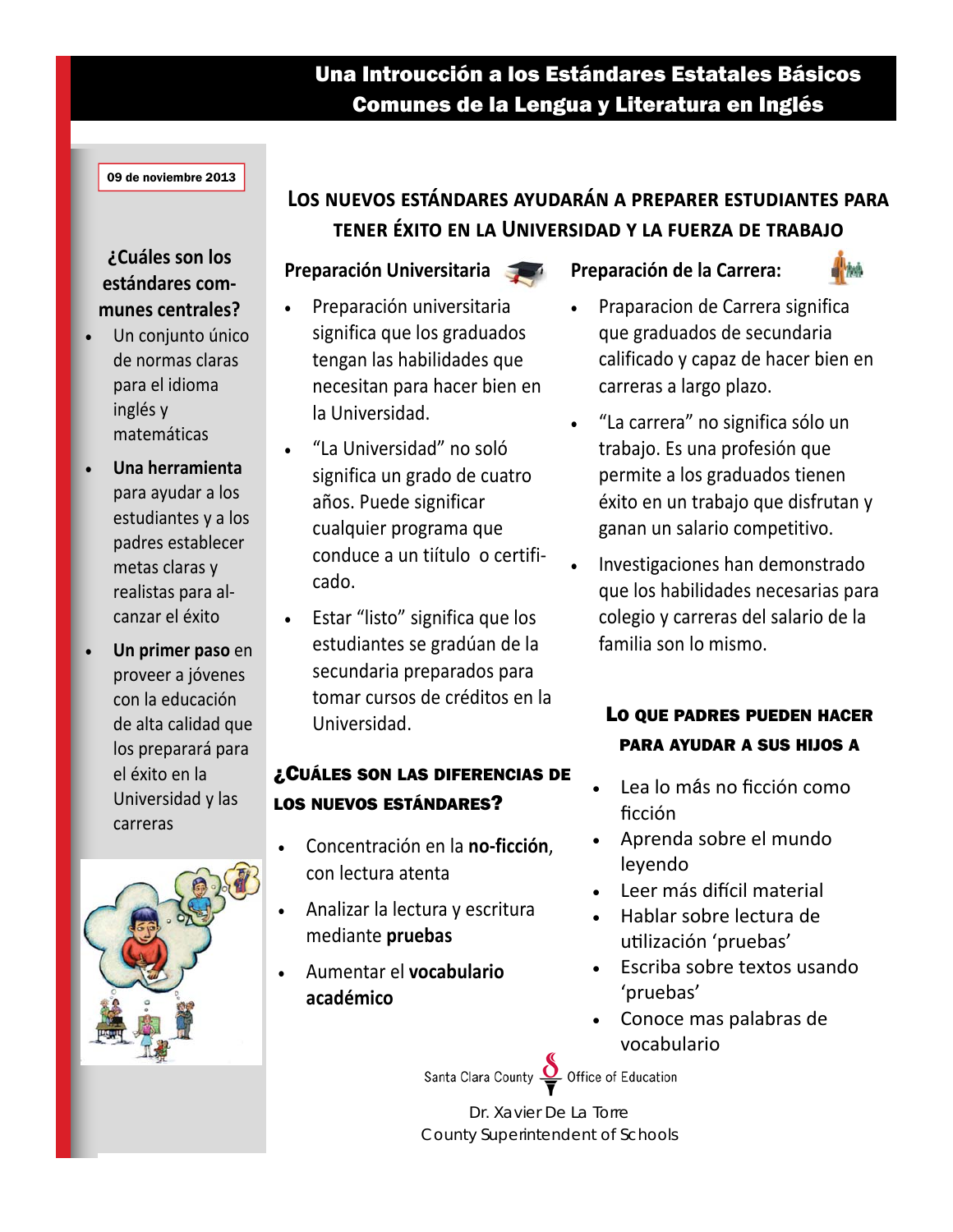# **Notas**



## Hay muchos modos de ayudar:

- Leer con sus hijos  $\bullet$
- Revisar y disutir la tarea  $\bullet$
- Crear conocimiento previo  $\bullet$
- Comunicarse con sus maestros
- Asistir a las reunions públicas para obteneer más  $\bullet$ información
- Aprender acerca de las normas y cómo afectan la  $\bullet$ educación de su hijo y la escuela
- Mire (Examine) a través de la mochila de su niño  $\bullet$ cada tarde

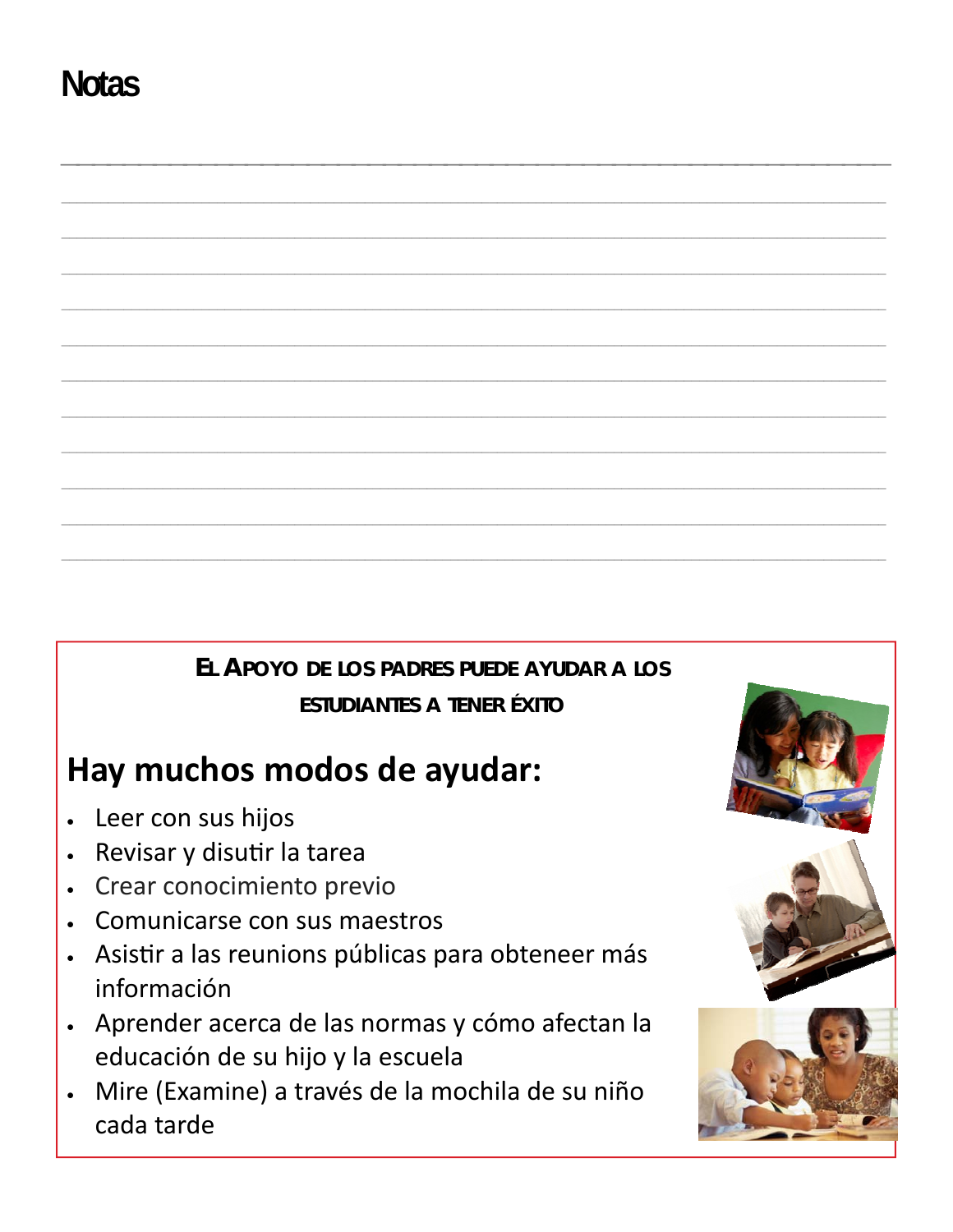READING COMPREHENSION QUESTIONS AND STATEMENTS FOR PARENTS

Guiding Students During and After Home Reading

READING COMPREHENSION QUESTIONS AND STATEMENTS FOR PARENTS

Guiding Students During and After Home Reading

## **COMPREHENSIÓN EN LECTURA PREGUNTAS Y FRASES PARA PADRES**

**Guiando Estudiantes Durante y Después de Lectura en Casa**

## READING COMPREHENSION QUESTIONS AND STATEMENTS FOR PARENTS

Guiding Students During and After Home Reading

## **COMPREHENSIÓN EN LECTURA PREGUNTAS Y FRASES PARA PADRES**

**Guiando Estudiantes Durante y Después de Lectura en Casa**

READING COMPREHENSION QUESTIONS AND STATEMENTS FOR PARENTS

Guiding Students During and After Home Reading

**COMPREHENSIÓN EN LECTURA PREGUNTAS Y FRASES PARA PADRES**

**Guiando Estudiantes Durante y Después de Lectura en** 

**Casa**

## **COMPREHENSIÓN EN LECTURA PREGUNTAS Y FRASES PARA PADRES**

**Guiando Estudiantes Durante y Después de Lectura en** 

**Casa**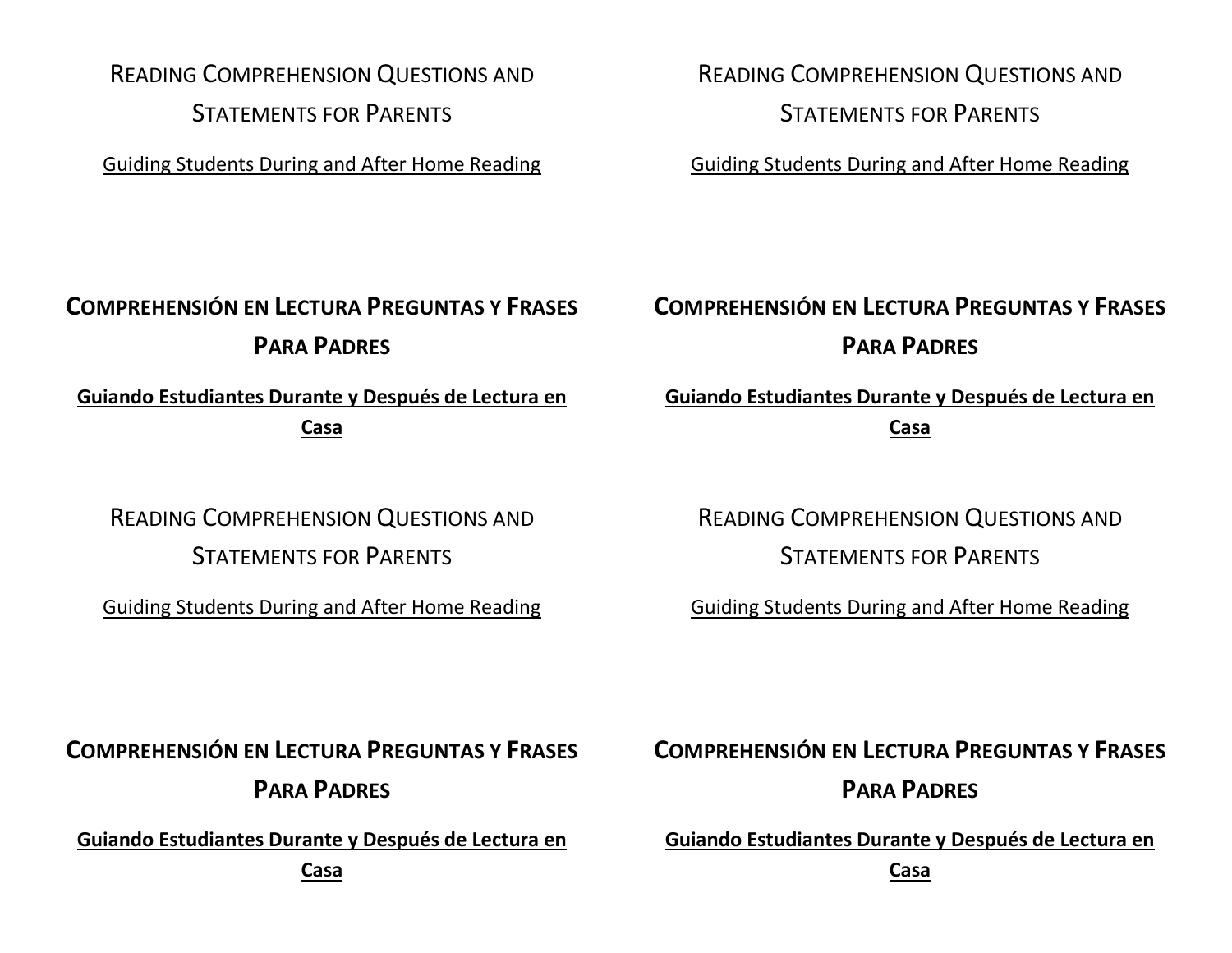## MAKE CONNECTIONS/ **HACER CONECCIONES**

Does what I read remind me of anything? *¿***Si me acuerdo de algo por leer este cuento**?

- Does this story remind you of another story you have heard or read?
- Did anything a character did in this story remind you of something you have done or might do?
- Has anything that happened in the story happened to someone you know?
- *¿Al leer este cuento, te recuerda otro que has leido?*
- *¿Has hecho tu algo como hizo uno de los personajes en el cuento?*

--------------------------

• *¿Ha pasado a un amigo algo como les paso a los personajes en el cuento?*

## MAKE CONNECTIONS/ **HACER CONECCIONES**

Does what I read remind me of anything? *¿***Si me acuerdo de algo por leer este cuento**?

- Does this story remind you of another story you have heard or read?
- Did anything a character did in this story remind you of something you have done or might do?
- Has anything that happened in the story happened to someone you know?
- *¿Al leer este cuento, te recuerda otro que has leido?*
- *¿Has hecho tu algo como hizo uno de los personajes en el cuento?*

--------------------------

• *¿Ha pasado a un amigo algo como les paso a los personajes en el cuento?*

## MAKE CONNECTIONS/ **HACER CONECCIONES**

Does what I read remind me of anything? *¿***Si me acuerdo de algo por leer este cuento**?

- Does this story remind you of another story you have heard or read?
- Did anything a character did in this story remind you of something you have done or might do?
- Has anything that happened in the story happened to someone you know?
- *¿Al leer este cuento, te recuerda otro que has leido?*
- *¿Has hecho tu algo como hizo uno de los personajes en el cuento?*

--------------------------

• *¿Ha pasado a un amigo algo como les paso a los personajes en el cuento?*

## MAKE CONNECTIONS/ **HACER CONECCIONES**

Does what I read remind me of anything? *¿***Si me acuerdo de algo por leer este cuento**?

- Does this story remind you of another story you have heard or read?
- Did anything a character did in this story remind you of something you have done or might do?
- Has anything that happened in the story happened to someone you know?
- *¿Al leer este cuento, te recuerda otro que has leido?*
- *¿Has hecho tu algo como hizo uno de los personajes en el cuento?*

--------------------------

• *¿Ha pasado a un amigo algo como les paso a los personajes en el cuento?*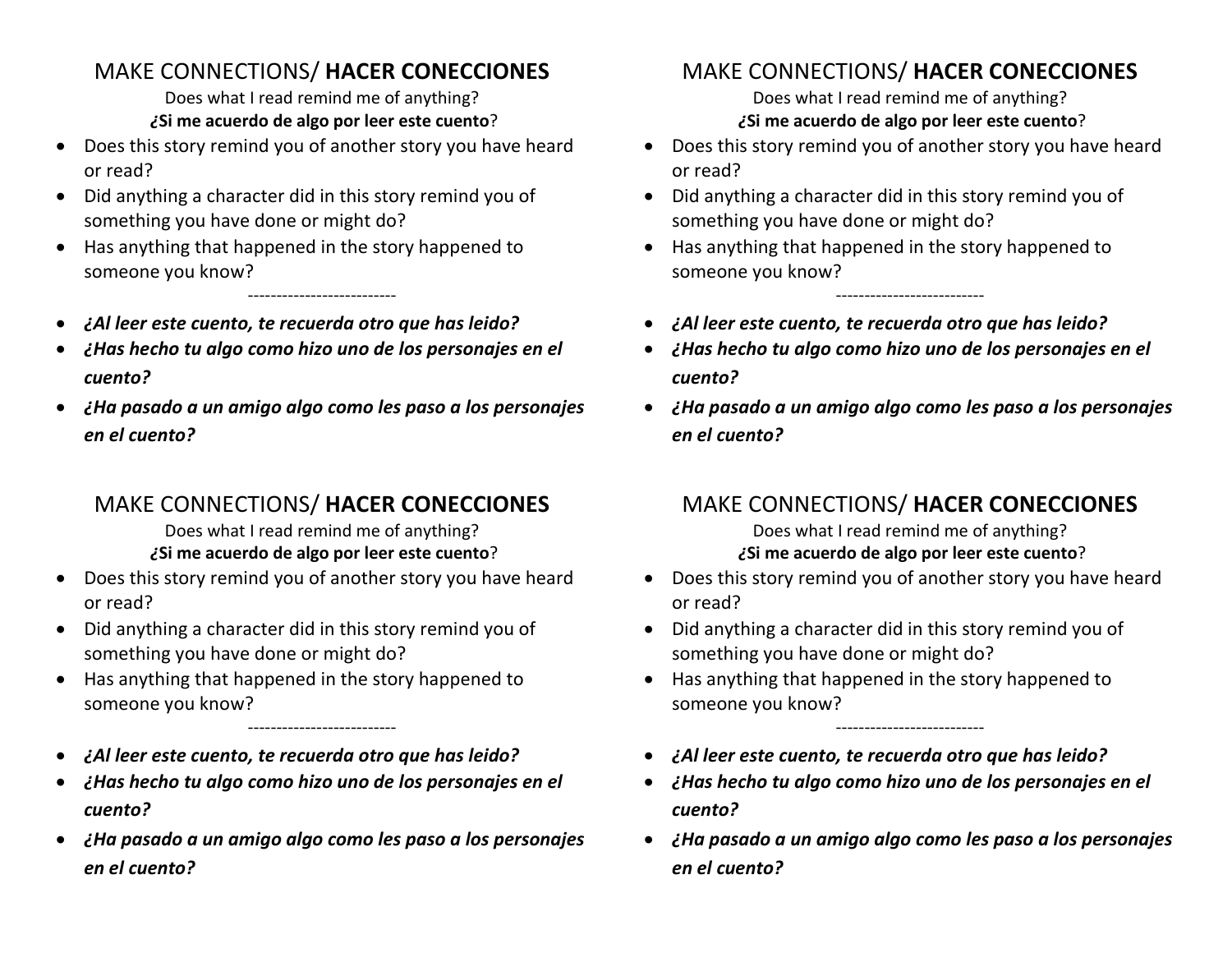## PREDICT/ **PREDECIR**

What do you think will happen in the story before you find out?

#### *¿Lo que piensas que va pasar antes de que sepsa?*

- What do you think will happen next?
- What do you think the character will choose to do?
- How do you think the story will end?
- Predict what the characters will do in another story about them.

--------------------------

- *¿Qué piensas que va a pasar ahora?*
- *¿Qué piensas que el personaje va a decider?*
- *¿Qué piensas que va a pasar al final?*
- *Haz una predicción sobre lo que piense que los personajes van a hacer en otro cuento sobre ellos.*

## PREDICT/ **PREDECIR**

What do you think will happen in the story before you find out? *¿Lo que piensas que va pasar antes de que sepsa?*

- What do you think will happen next?
- What do you think the character will choose to do?
- How do you think the story will end?
- Predict what the characters will do in another story about them.

--------------------------

- *¿Qué piensas que va a pasar ahora?*
- *¿Qué piensas que el personaje va a decider?*
- *¿Qué piensas que va a pasar al final?*
- *Haz una predicción sobre lo que piense que los personajes van a hacer en otro cuento sobre ellos.*

## PREDICT/ **PREDECIR**

What do you think will happen in the story before you find out?

### *¿Lo que piensas que va pasar antes de que sepsa?*

- What do you think will happen next?
- What do you think the character will choose to do?
- How do you think the story will end?
- Predict what the characters will do in another story about them.

--------------------------

- *¿Qué piensas que va a pasar ahora?*
- *¿Qué piensas que el personaje va a decider?*
- *¿Qué piensas que va a pasar al final?*
- *Haz una predicción sobre lo que piense que los personajes van a hacer en otro cuento sobre ellos.*

## PREDICT/ **PREDECIR**

What do you think will happen in the story before you find out? *¿Lo que piensas que va pasar antes de que sepsa?*

- What do you think will happen next?
- What do you think the character will choose to do?
- How do you think the story will end?
- Predict what the characters will do in another story about them.

--------------------------

- *¿Qué piensas que va a pasar ahora?*
- *¿Qué piensas que el personaje va a decider?*
- *¿Qué piensas que va a pasar al final?*
- *Haz una predicción sobre lo que piense que los personajes van a hacer en otro cuento sobre ellos.*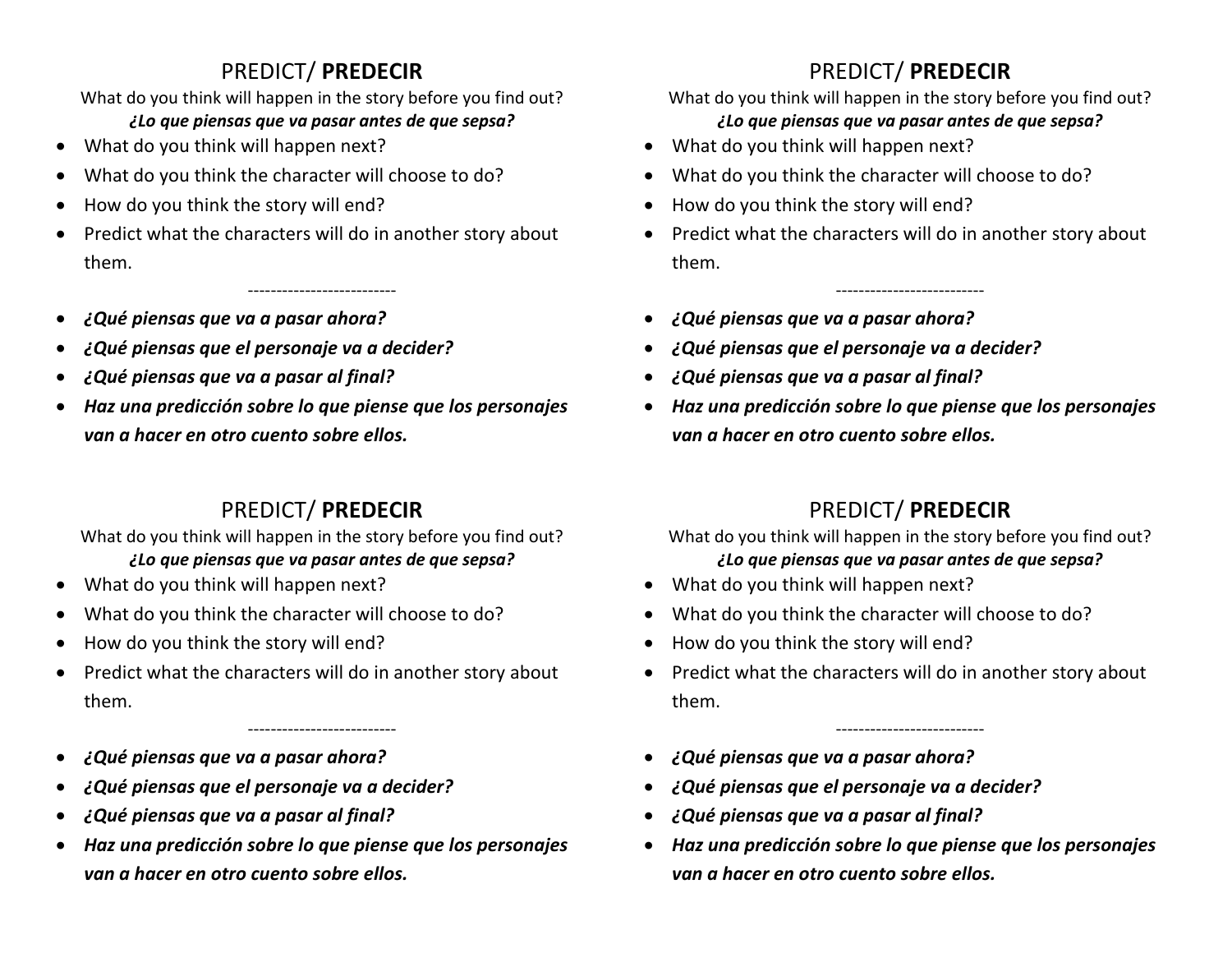## SEQUENCE / **SECUENCIA**

The order in which things happen in a story *El orden en que cosas pasaron en el cuento*

- What happened first, next, and last in the story?
- Tell me four important parts in the story in the order that they happened.
- Retell the story from start to end.
- *¿Qué pasó primero, luego, y al final?*
- *Dime cuatro partes importantes del cuento en el orden que sucedieron.*

--------------------------

• *Dime el cuento en tus propias palabras de principio al final.*

## SEQUENCE / **SECUENCIA**

The order in which things happen in a story *El orden en que cosas pasaron en el cuento*

- What happened first, next, and last in the story?
- Tell me four important parts in the story in the order that they happened.
- Retell the story from start to end.
- *¿Qué pasó primero, luego, y al final?*
- *Dime cuatro partes importantes del cuento en el orden que sucedieron.*

--------------------------

• *Dime el cuento en tus propias palabras de principio al final.*

## SEQUENCE / **SECUENCIA**

The order in which things happen in a story *El orden en que cosas pasaron en el cuento*

- What happened first, next, and last in the story?
- Tell me four important parts in the story in the order that they happened.
- Retell the story from start to end.
- *¿Qué pasó primero, luego, y al final?*
- *Dime cuatro partes importantes del cuento en el orden que sucedieron.*

--------------------------

• *Dime el cuento en tus propias palabras de principio al final.*

## SEQUENCE / **SECUENCIA**

The order in which things happen in a story *El orden en que cosas pasaron en el cuento*

- What happened first, next, and last in the story?
- Tell me four important parts in the story in the order that they happened.
- Retell the story from start to end.
- *¿Qué pasó primero, luego, y al final?*
- *Dime cuatro partes importantes del cuento en el orden que sucedieron.*

--------------------------

• *Dime el cuento en tus propias palabras de principio al final.*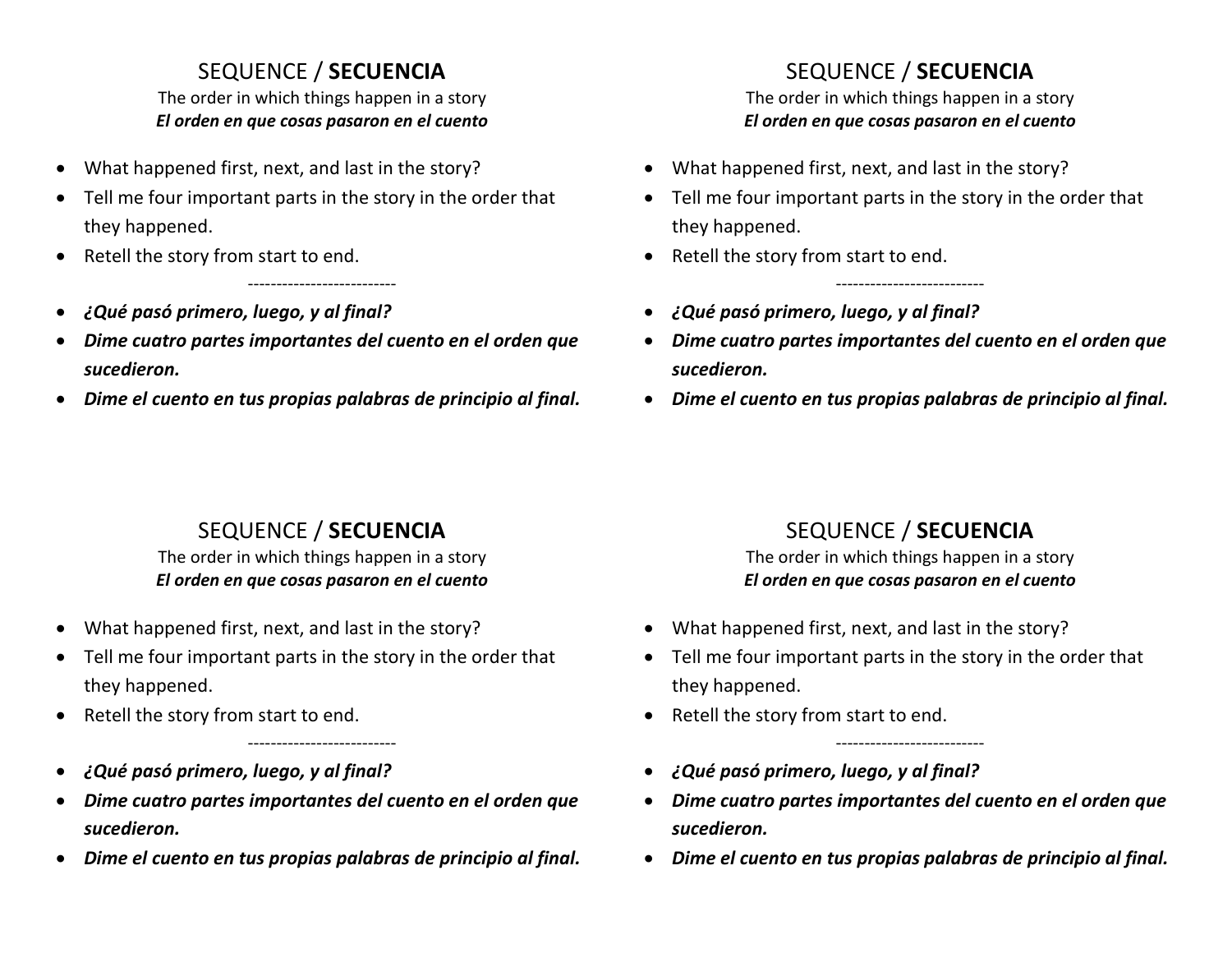### SUMMARY / **RESUMEN**

A brief retelling of the story *Repetir el cuento en sus propias palabras*

- Explain to me what you just read.
- What was the story about and what was your favorite part?

--------------------------

- What did you learn from what you just read?
- *Explícame lo que acabas de leer.*
- *¿De que se trató el cuento y cual fué tu parte favorita?*
- *¿Qué aprendiste de lo que acabas de leer?*

## SUMMARY / **RESUMEN**

A brief retelling of the story *Repetir el cuento en sus propias palabras*

- Explain to me what you just read.
- What was the story about and what was your favorite part?

--------------------------

- What did you learn from what you just read?
- *Explícame lo que acabas de leer.*
- *¿De que se trató el cuento y cual fué tu parte favorita?*
- *¿Qué aprendiste de lo que acabas de leer?*

## SUMMARY / **RESUMEN**

#### A brief retelling of the story *Repetir el cuento en sus propias palabras*

- Explain to me what you just read.
- What was the story about and what was your favorite part?

--------------------------

- What did you learn from what you just read?
- *Explícame lo que acabas de leer.*
- *¿De que se trató el cuento y cual fué tu parte favorita?*
- *¿Qué aprendiste de lo que acabas de leer?*

## SUMMARY / **RESUMEN**

A brief retelling of the story *Repetir el cuento en sus propias palabras*

- Explain to me what you just read.
- What was the story about and what was your favorite part?

--------------------------

- What did you learn from what you just read?
- *Explícame lo que acabas de leer.*
- *¿De que se trató el cuento y cual fué tu parte favorita?*
- *¿Qué aprendiste de lo que acabas de leer?*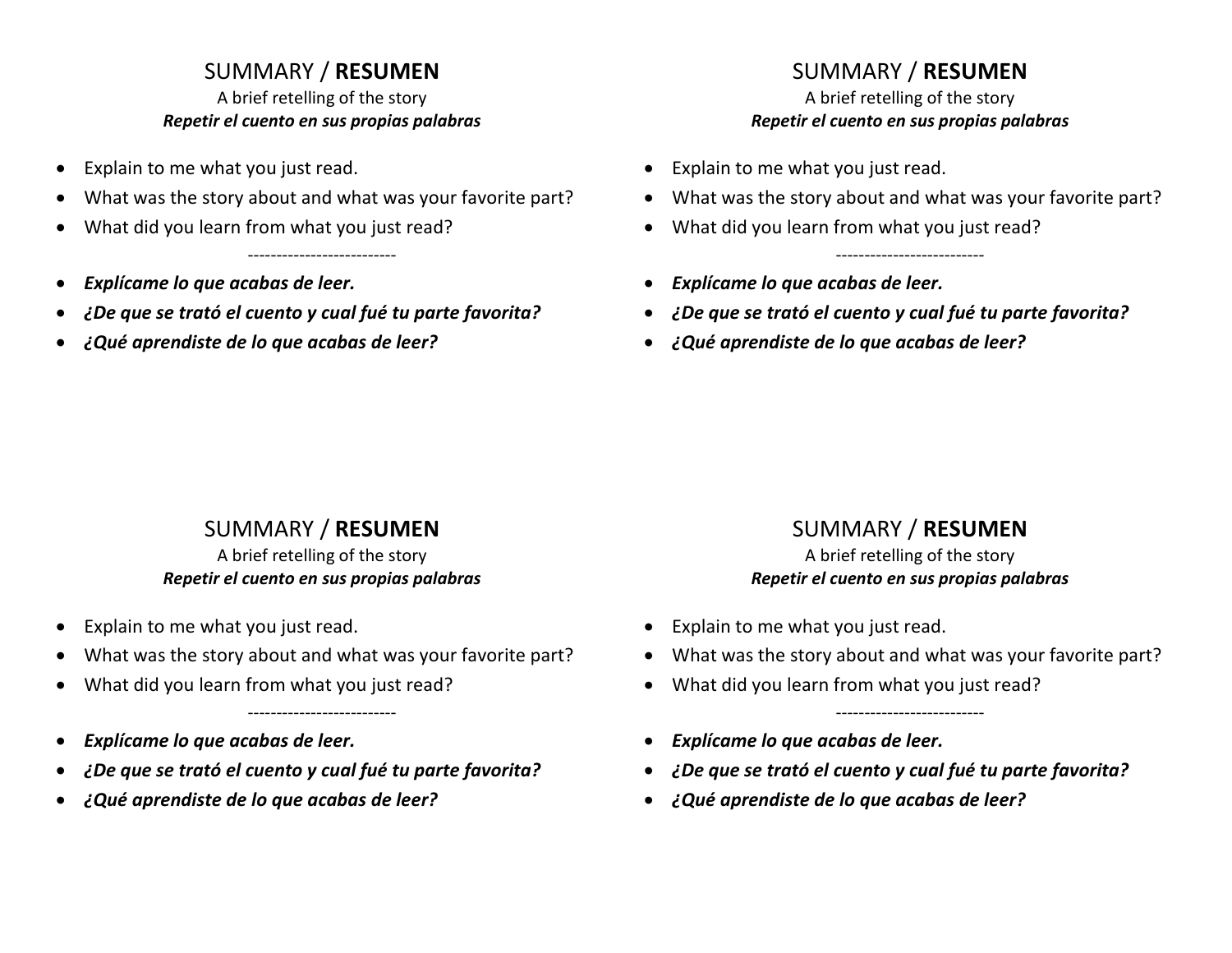## AFTER SCHOOL ROUTINES/ **DESPUÉS DE LAS RUTINAS DE LAS ESCUELA**

AFTER SCHOOL ROUTINES/ **DESPUÉS DE LAS RUTINAS DE LAS ESCUELA**

AFTER SCHOOL ROUTINES/ **DESPUÉS DE LAS RUTINAS DE LAS ESCUELA**

AFTER SCHOOL ROUTINES/ **DESPUÉS DE LAS RUTINAS DE LAS ESCUELA**